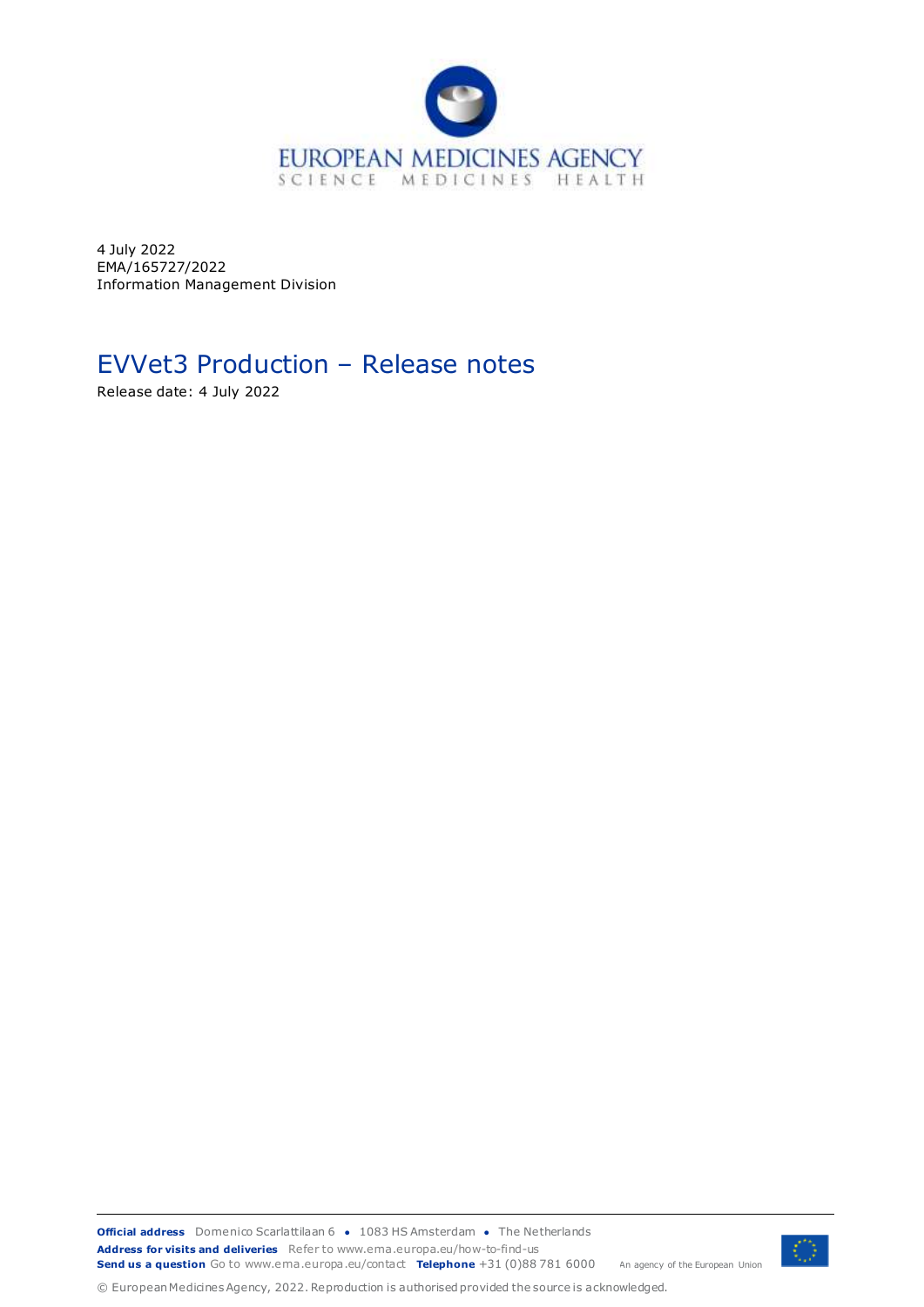# **Table of Contents**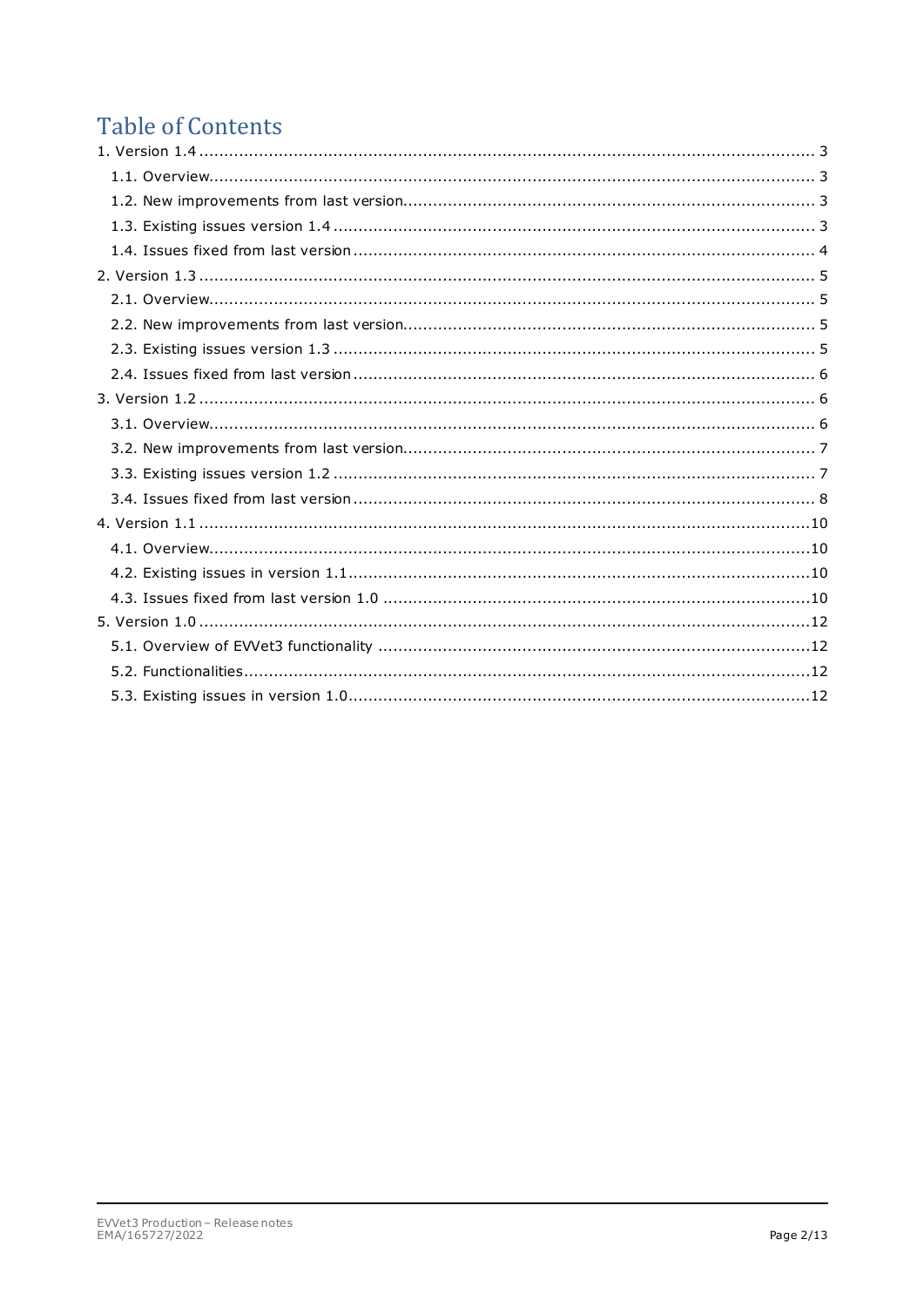## <span id="page-2-1"></span><span id="page-2-0"></span>*1.1. Overview*

This release is the next iterative version of the Union Pharmacovigilance Database, v 1.4.

This version introduces changes in EvWeb report forms, removing any Personal Data information from the HTML and XML exports and from the EVVet Database, in compliance with EMA GDPR policy. Additionally, minor defects have also been corrected.

### <span id="page-2-2"></span>*1.2. New improvements from last version*

| <b>Issue ID</b> | <b>Description</b>                                                     | <b>Component</b> |
|-----------------|------------------------------------------------------------------------|------------------|
| EVVet3-12359    | In the EvWeb HTML and XML exports, personal data information           | EVWeb            |
| EVVet3-12322    | have been removed, in compliance with GPDR:                            |                  |
|                 | - A.2.2 Person Acting on Behalf of MAH                                 |                  |
|                 | - A.3.2 Other Reporter                                                 |                  |
|                 | - A.3.1 Primary Reporter (only Last Name, Country, and                 |                  |
|                 | Primary Reporter Category fields are visible)                          |                  |
|                 | A Datafix has been applied to remove this information from             |                  |
|                 | EVVet Database.                                                        |                  |
| EVVet3-10941    | Checkbox as a new filter has been included in all dashboards to        | <b>DWH</b>       |
|                 | get the results based only on the Medical Important Events.            |                  |
| EVVet3-13016    | The minimum of 10 reports for getting results in <i>Signalling for</i> | <b>DWH</b>       |
|                 | reaction linked to a product or ingredient' has been eliminated.       |                  |

### <span id="page-2-3"></span>*1.3. Existing issues version 1.4*

| <b>Issue ID</b>                                                                              | <b>Description</b>                                                                                                                                                                       | <b>Component</b> |
|----------------------------------------------------------------------------------------------|------------------------------------------------------------------------------------------------------------------------------------------------------------------------------------------|------------------|
| EVVet3-9647<br>EVVet3-8613<br>EVVet3-8612                                                    | The system may be slower than expected when executing some<br>specific actions (e.g., running search by some criteria or log in)                                                         | EVWeb            |
| EVVet3-12353                                                                                 | In the organisation list tab, when searching by country, the<br>routing ID is not displayed for any organisation in the results                                                          | EVWeb            |
| EVVet3-11678                                                                                 | In the search AER results table, for some reports, the VICH<br>Batch received date and Species field values are not displayed                                                            | EVWeb            |
| EVVet3-12551                                                                                 | Breed mapping DEG/VICH incorrectly applied by system for 19<br>breeds                                                                                                                    | EVWeb            |
| EVVet3-11272<br>EVVet3-11273<br>EVVet3-11274<br>EVVet3-11275<br>EVVet3-11276<br>EVVet3-11681 | The system may be slower than expected when executing some<br>specific actions (e.g., Drop, ordering columns on dashboard<br>tables). Slow performance in data stratification dashboard. | <b>DWH</b>       |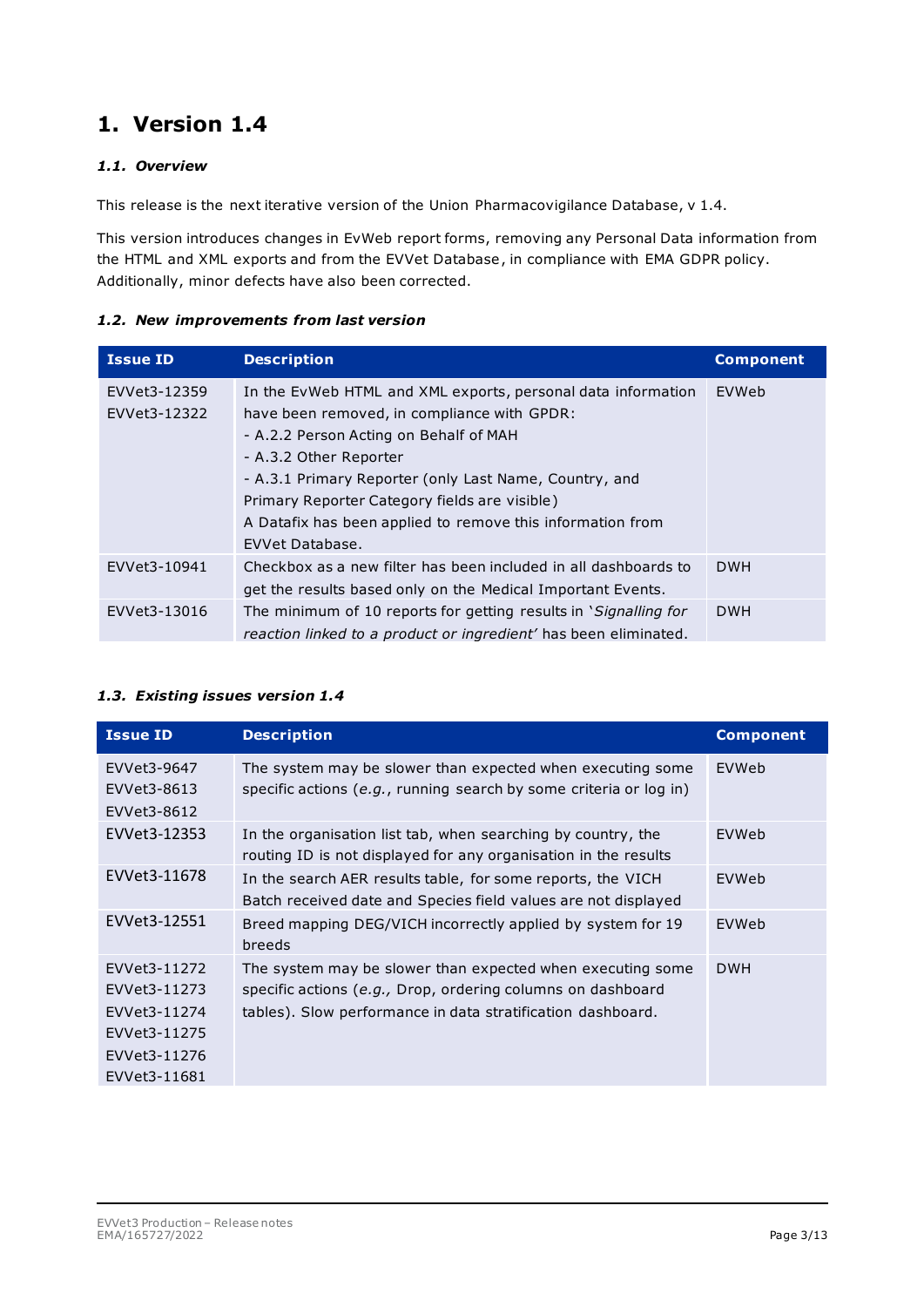#### <span id="page-3-0"></span>*1.4. Issues fixed from last version*

| <b>Issue ID</b> | <b>Description</b>                                                                                                                                           | <b>Component</b> |
|-----------------|--------------------------------------------------------------------------------------------------------------------------------------------------------------|------------------|
| EVVet3-12544    | In the search AER screen, a classification value has been<br>corrected to "Duplicated" (from "duplicate"), both in the results<br>table and criteria values. | EVWeb            |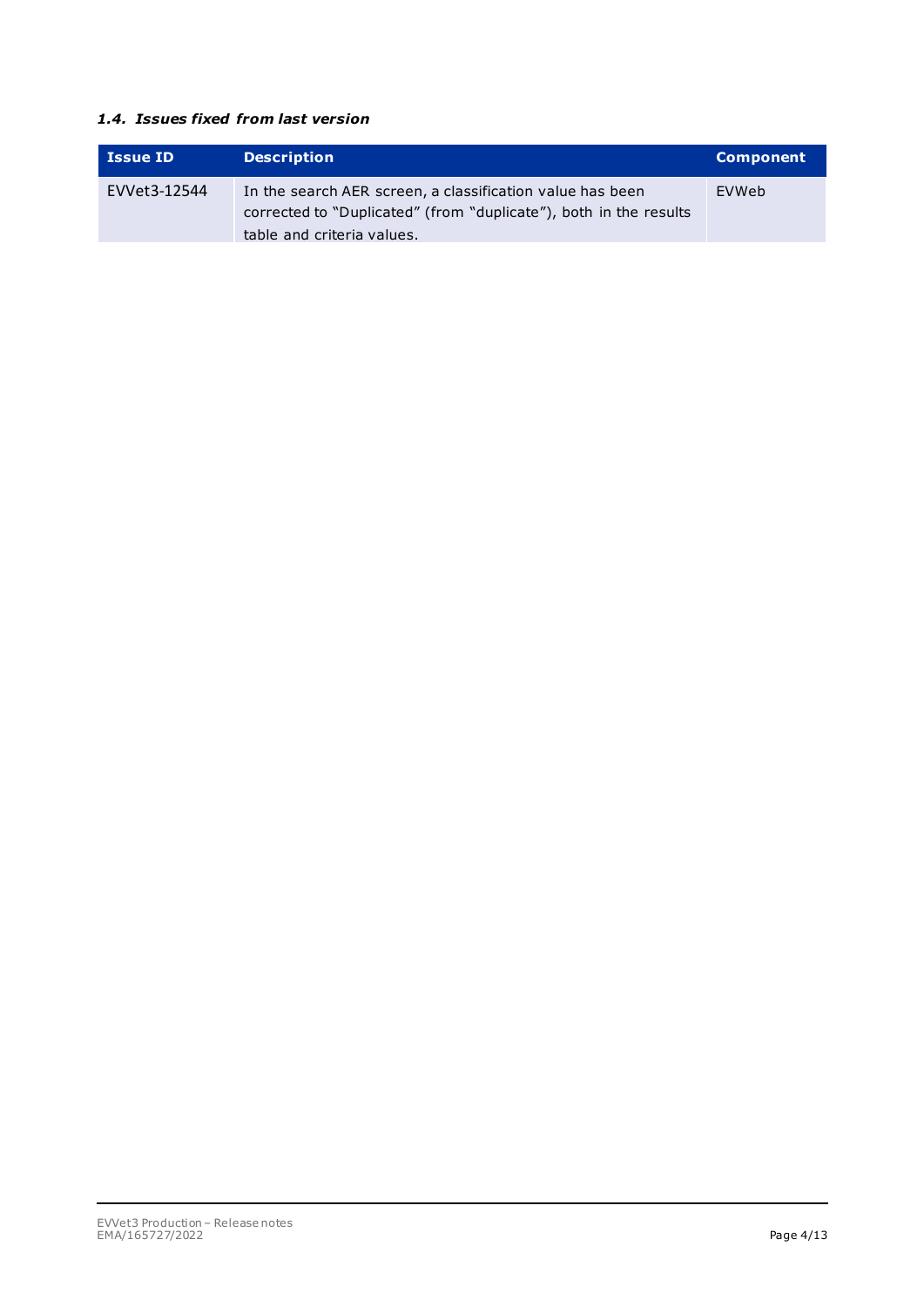## <span id="page-4-1"></span><span id="page-4-0"></span>*2.1. Overview*

This release is the next iterative version of the Union Pharmacovigilance Database, v 1.3.

This version introduces changes in EvWeb report forms, removing any Personal Data information from the user interface, in compliance with EMA GDPR policy. Additionally, minor defects have also been corrected.

#### <span id="page-4-2"></span>*2.2. New improvements from last version*

| <b>Issue ID</b>            | <b>Description</b>                                                                                                                                                                                                                                                               | <b>Component</b> |
|----------------------------|----------------------------------------------------------------------------------------------------------------------------------------------------------------------------------------------------------------------------------------------------------------------------------|------------------|
| EVVet3-12359               | In the EvWeb reporting forms, personal data fields have been<br>removed, in compliance with GPDR:<br>- A.2.2 Person Acting on Behalf of MAH<br>- A.3.2 Other Reporter<br>- A.3.1 Primary Reporter (only Last Name, Country, and<br>Primary Reporter Category fields are visible) | EVWeb            |
| EVVet3-11631               | Both the catalog and the subject area have been renamed as<br>'EVVET3 DWH'                                                                                                                                                                                                       | <b>DWH</b>       |
| EVVet3-9876<br>EVVet3-9873 | MAH filter has been added in the following dashboards:<br>- Data stratification<br>- Adverse event comparison between 2 periods                                                                                                                                                  | <b>DWH</b>       |
| EVVet3-9868<br>EVVet3-9867 | Seriousness has been removed both from all dashboards in the<br>$(1)$ Public reports and $(2)$ DWH platform                                                                                                                                                                      | <b>DWH</b>       |
| EVVet3-7232                | Breed filter values will depend on the selected specie in all<br>dashboards                                                                                                                                                                                                      | <b>DWH</b>       |

#### <span id="page-4-3"></span>*2.3. Existing issues version 1.3*

| <b>Issue ID</b>                                                                              | <b>Description</b>                                                                                                                                                                       | <b>Component</b> |
|----------------------------------------------------------------------------------------------|------------------------------------------------------------------------------------------------------------------------------------------------------------------------------------------|------------------|
| EVVet3-9647<br>EVVet3-8613<br>EVVet3-8612                                                    | The system may be slower than expected when executing some<br>specific actions (e.g., running search by some criteria or log in)                                                         | EVWeb            |
| EVVet3-12353                                                                                 | In the organisation list tab, when searching by country, the<br>routing ID is not displayed for any organisation in the results                                                          | EVWeb            |
| EVVet3-11678                                                                                 | In the search AER results table, for some reports, the VICH<br>Batch received date and Species field values are not displayed                                                            | EVWeb            |
| EVVet3-12551                                                                                 | Breed mapping DEG/VICH incorrectly applied by system for 19<br>breeds                                                                                                                    | EVWeb            |
| EVVet3-11272<br>EVVet3-11273<br>EVVet3-11274<br>EVVet3-11275<br>EVVet3-11276<br>EVVet3-11681 | The system may be slower than expected when executing some<br>specific actions (e.g., Drop, ordering columns on dashboard<br>tables). Slow performance in data stratification dashboard. | <b>DWH</b>       |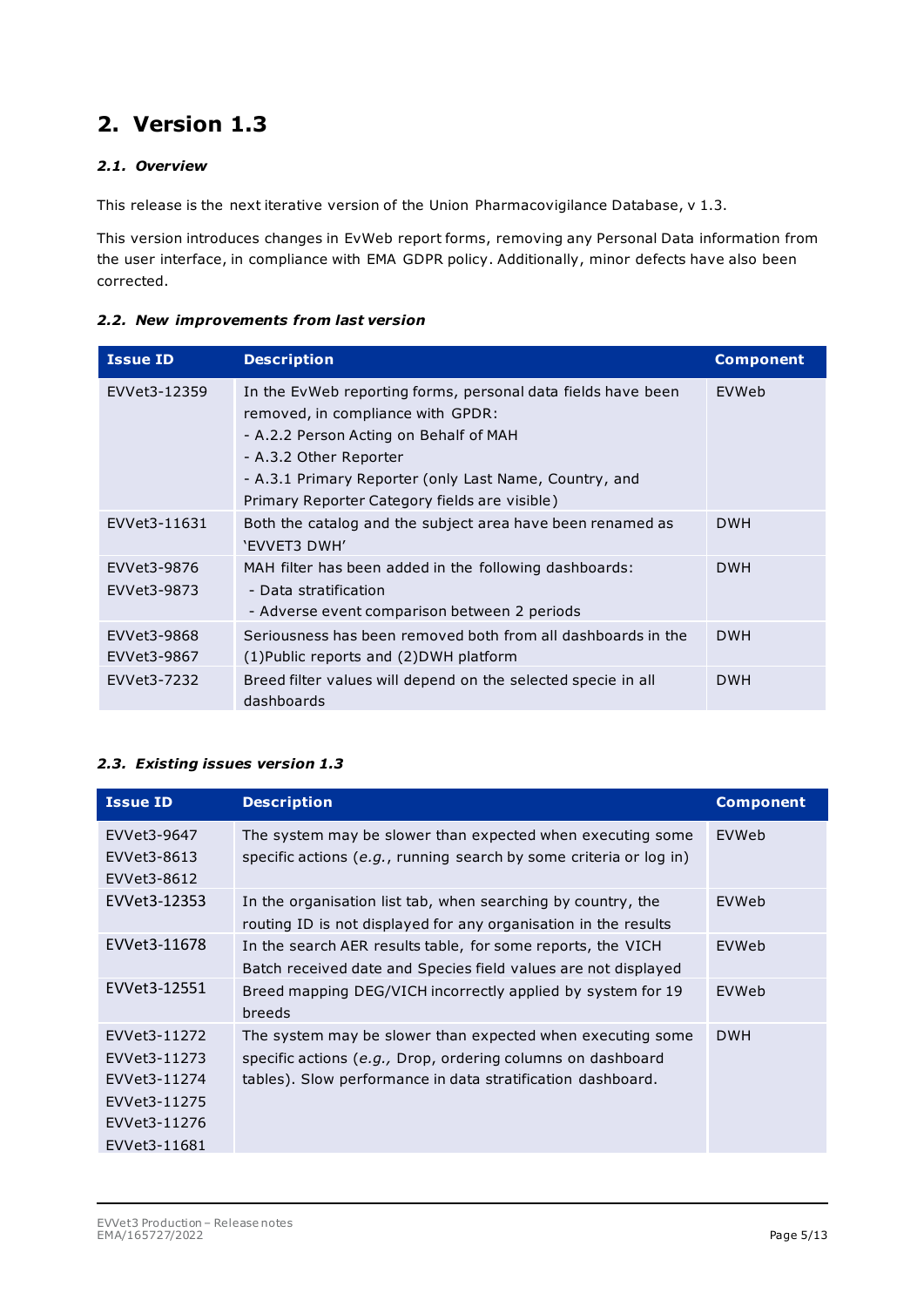#### <span id="page-5-0"></span>*2.4. Issues fixed from last version*

| <b>Issue ID</b>                              | <b>Description</b>                                                                                                                                                                                                                                                              | <b>Component</b> |
|----------------------------------------------|---------------------------------------------------------------------------------------------------------------------------------------------------------------------------------------------------------------------------------------------------------------------------------|------------------|
| EVVet3-11712                                 | In the search AER results table, for some reports, Age field<br>values are not displayed correctly (no decimals, duplicates<br>values)                                                                                                                                          | EVWeb            |
| EVVet3-12101                                 | When creating a report, it is no possible to link reports (section<br>B.6) contained in the same batch.                                                                                                                                                                         | EVWeb            |
| EVVet3-12205                                 | In the search AER results table, sorting fails for large dataset<br>results                                                                                                                                                                                                     | EVWeb            |
| EVVet3-12163                                 | When accessing any report, for some fields (i.e., Country,<br>species, AER Term name, ATC, Receiver) a comma is displayed<br>before the actual value in the UI. The defect doesn't impact the<br>download (HTML/XML)                                                            | EVWeb            |
| EVVET3-12536                                 | Classification field names have been corrected in Search AE<br>Reports results table, consistent now with criteria search values.                                                                                                                                               | EVWeb            |
| EVVet3-11987                                 | In the line listing details, when the reported animal age was<br>Unknown, the Datawarehouse reports displayed a '-1'                                                                                                                                                            | <b>DWH</b>       |
| EVVet3-12558                                 | Line listing from Adverse Event overview dashboard was open in<br>the same window. Now it is open in a new window.                                                                                                                                                              | <b>DWH</b>       |
| EVVet3-12437<br>EVVet3-12435<br>EVVet3-12434 | The number of records displayed in the line listing does not<br>match the number clicked in the following dashboards:<br>- Data stratification report - Line listing<br>- Adverse event overview - Line listing<br>- Signal evaluation - Product association tab - Line listing | <b>DWH</b>       |
| EVVet3-12358                                 | In Adverse event overview dashboard, the Number of fatal<br>cases (Total all) shows the same value as the Number of fatal<br>cases (period specified)                                                                                                                           | <b>DWH</b>       |
| EVVet3-11681                                 | In the Product stratification tab from the Data stratification<br>dashboard, graph number 2 is not loaded                                                                                                                                                                       | <b>DWH</b>       |

# <span id="page-5-1"></span>**3. Version 1.2**

#### <span id="page-5-2"></span>*3.1. Overview*

This release is the next iterative version of the Union Pharmacovigilance Database, v 1.2.

This version enhances the searches functionalities in the EvWeb application and improves the Signal Evaluation and Adverse Event Overview dashboards in the EVVet Datawarehouse.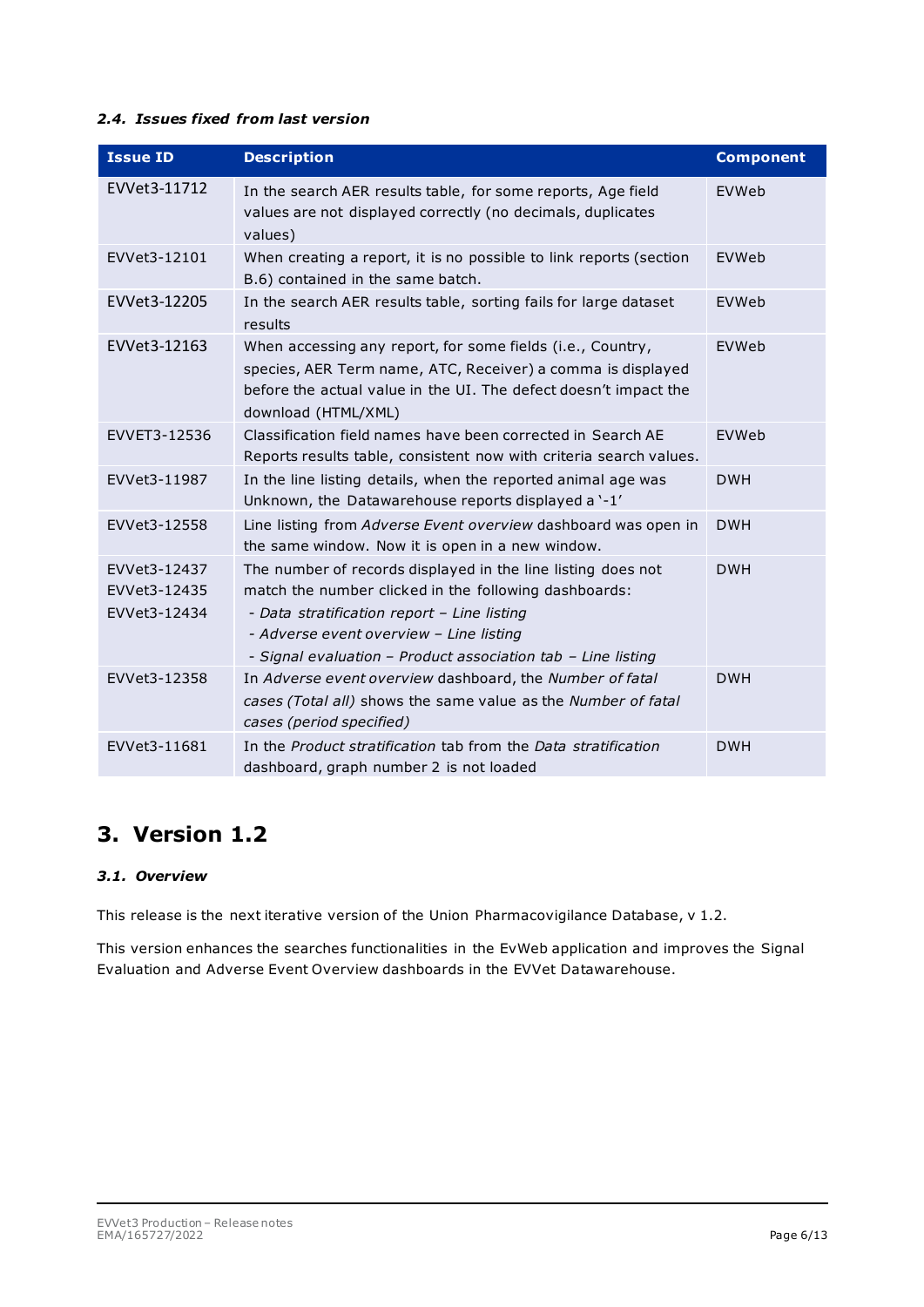#### <span id="page-6-0"></span>*3.2. New improvements from last version*

| <b>Issue ID</b>                                                                                                              | <b>Description</b>                                                                                                                                                                                                                                                                                                                                                                                                                                                                                                                                                                                                                                                  | <b>Component</b> |
|------------------------------------------------------------------------------------------------------------------------------|---------------------------------------------------------------------------------------------------------------------------------------------------------------------------------------------------------------------------------------------------------------------------------------------------------------------------------------------------------------------------------------------------------------------------------------------------------------------------------------------------------------------------------------------------------------------------------------------------------------------------------------------------------------------|------------------|
| EVVet3-11676<br>EVVet3-10977<br>EVVet3-11995<br>EVVet3-10758<br>EVVet3-11180<br>EVVet3-11983<br>EVVet3-12193<br>EVVet3-11994 | In the Search AER section, criteria/filter and search results have<br>been improved:<br>Sender, Product MAH, Occur country and<br>-<br>Products/substance criteria filters are now multi select<br>fields, allowing inclusion and exclusion<br>Report Classification has been added as criteria/filter<br>-<br>and as field/column<br>Product and Substances criteria have been added as a<br>-<br>fields/column in the results table<br>Sorting has been enabled for all the fields/columns<br>$\overline{\phantom{a}}$<br>where only one value exists<br>Product recoding date has been added as new<br>criteria/filter and new field/column in the results table | EVWeb            |
| EVVet3-10935                                                                                                                 | The routing ID has been added next to the organisation name<br>within the organisation's selector that is displayed after logging<br>in.                                                                                                                                                                                                                                                                                                                                                                                                                                                                                                                            | EVWeb            |
| EVVet3-12120<br>EVVet3-11883                                                                                                 | Analysis by Scientific Product has been improved to retrieve only<br>those reports with the right level of product information.                                                                                                                                                                                                                                                                                                                                                                                                                                                                                                                                     | <b>DWH</b>       |
| EVVet3-9402<br>EVVet3-9374                                                                                                   | In the Signal Evaluation dashboard:<br>ATC vet name has been added next to the ATC vet<br>code, for the Product information tab<br>Filtering by 'Unknown' products has been enabled, in<br>-<br>the Product association tab                                                                                                                                                                                                                                                                                                                                                                                                                                         | <b>DWH</b>       |
| EVVet3-9599<br>EVVet3-8888                                                                                                   | In the Adverse Event Overview dashboard:<br>Lowest level of ATC vet is now displayed, in the See<br>-<br>details section.<br>MAH filter has been added, in the filters section                                                                                                                                                                                                                                                                                                                                                                                                                                                                                      | <b>DWH</b>       |
| EVVet3-9601                                                                                                                  | In the Line Listing dashboard, the order of the tabs has been<br>interchanged to make it more logical.                                                                                                                                                                                                                                                                                                                                                                                                                                                                                                                                                              | <b>DWH</b>       |

#### <span id="page-6-1"></span>*3.3. Existing issues version 1.2*

| <b>Issue ID</b>                           | <b>Description</b>                                                                                                                     | <b>Component</b> |
|-------------------------------------------|----------------------------------------------------------------------------------------------------------------------------------------|------------------|
| EVVet3-9647<br>EVVet3-8613<br>EVVet3-8612 | The system may be slower than expected when executing some<br>specific actions (e.g., running search by some criteria or log in)       | EVWeb            |
| EVVet3-12101                              | When creating a report, it is no possible to link reports (section<br>B.6) contained in the same batch.                                | <b>EVWeb</b>     |
| EVVet3-12353<br>EVVet3-12344              | In the organisation list tab, when searching by country, the<br>routing ID is not displayed for any organisation in the results        | EVWeb            |
| EVVet3-11712                              | In the search AER results table, for some reports, Age field<br>values are not displayed correctly (no decimals, duplicates<br>values) | <b>EVWeb</b>     |
| EVVet3-11678                              | In the search AER results table, for some reports, the VICH<br>Batch received date and Species field values are not displayed          | <b>EVWeb</b>     |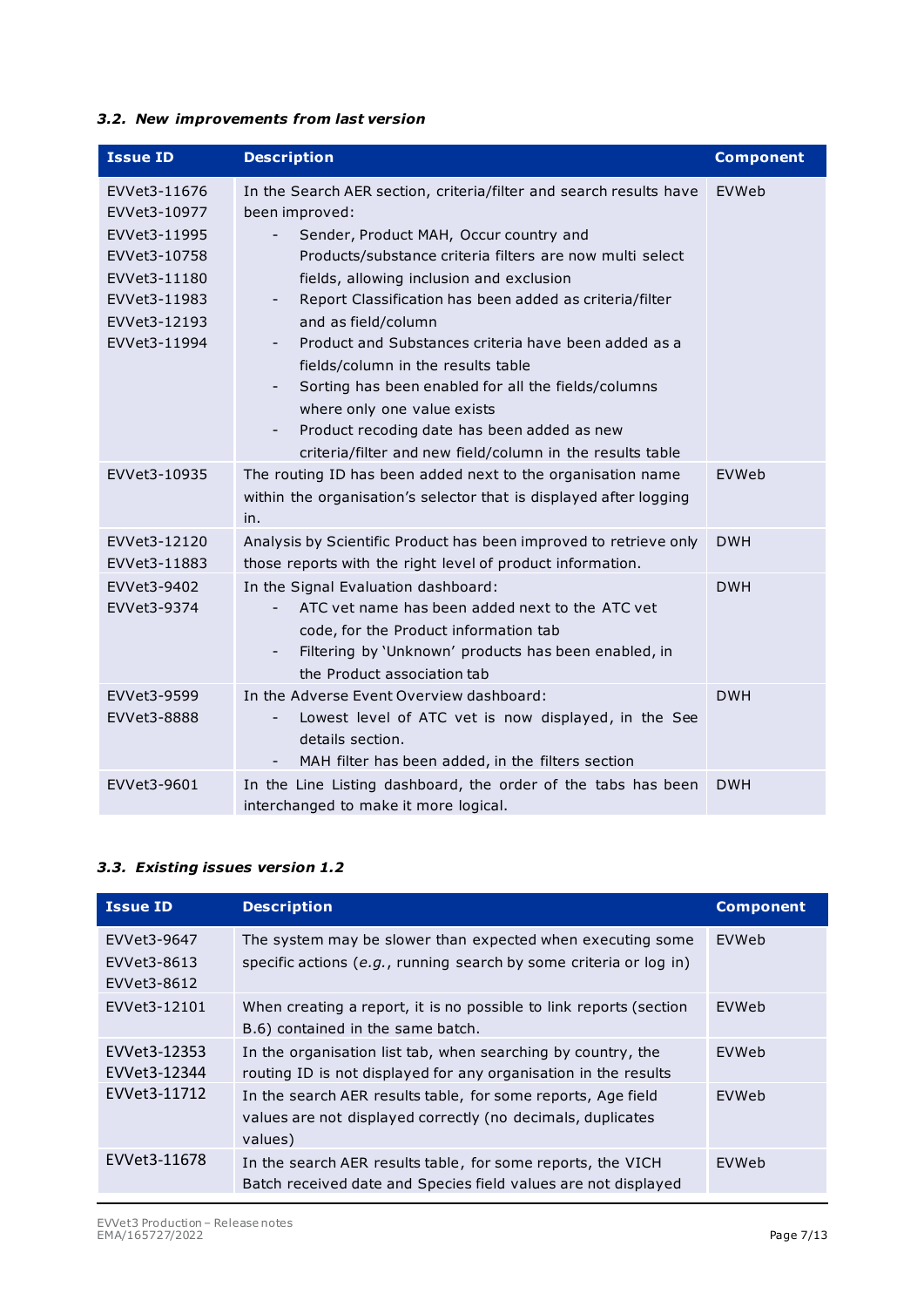| <b>Issue ID</b> | <b>Description</b>                                                                                                                                                                                                   | <b>Component</b> |
|-----------------|----------------------------------------------------------------------------------------------------------------------------------------------------------------------------------------------------------------------|------------------|
| EVVet3-12163    | When accessing any report, for some fields (i.e., Country,<br>species, AER Term name, ATC, Receiver) a comma is displayed<br>before the actual value in the UI. The defect doesn't impact the<br>download (HTML/XML) | EVWeb            |
| EVVet3-12551    | Breed mapping DEG/VICH incorrectly applied by system for 19<br>breeds                                                                                                                                                | EVWeb            |
| EVVet3-12205    | In the search AER results table, sorting fails for large dataset<br>results                                                                                                                                          | EVWeb            |
| EVVet3-11987    | In the line listing details, when the reported animal age was<br>Unknown, the Datawarehouse reports displayed a '-1'                                                                                                 | <b>DWH</b>       |
| EVVet3-11272    | The system may be slower than expected when executing some                                                                                                                                                           | <b>DWH</b>       |
| EVVet3-11273    | specific actions (e.g., Drop, ordering columns on dashboard                                                                                                                                                          |                  |
| EVVet3-11274    | tables). Slow performance in data stratification dashboard.                                                                                                                                                          |                  |
| EVVet3-11275    |                                                                                                                                                                                                                      |                  |
| EVVet3-11276    |                                                                                                                                                                                                                      |                  |
| EVVet3-11681    |                                                                                                                                                                                                                      |                  |

#### <span id="page-7-0"></span>*3.4. Issues fixed from last version*

| <b>Issue ID</b>              | <b>Description</b>                                                                                                                                                                                           | <b>Component</b> |
|------------------------------|--------------------------------------------------------------------------------------------------------------------------------------------------------------------------------------------------------------|------------------|
| EVVet3-11660<br>EVVet3-11703 | The profile section does not show the correct Responsible<br>Person Information                                                                                                                              | EVWeb            |
| EVVet3-12189                 | In the Search AER section, searching by products and<br>substances is case sensitive                                                                                                                         | EVWeb            |
| EVVet3-12164<br>EVVet3-11900 | When filling a new AER, for limited UPD products, the active<br>substance and the procedure number are not retrieved after<br>picking the UPD product                                                        | EVWeb            |
| EVVet3-11615                 | There are some dosage forms that are missing in the collection<br>Data Base.<br>Example product: Ubrolexin intramammary suspension for<br>lactating dairy cows<br>Missing dosage form: Intramammary solution | EVWeb            |
| EVVet3-11648                 | For some users it is not possible to download inbox/outbox<br>messages                                                                                                                                       | EVWeb            |
| EVVet3-11142                 | When performing a search (from Search AE Reports) filtering by<br>criteria 'Correct report, with warnings, errors', does not retrieve<br>the correct results                                                 | EVWeb            |
| EVVet3-6581                  | When filling an AER, it is possible to deselect any radio button<br>(e.g., Use according to label)                                                                                                           | <b>FVWeb</b>     |
| EVVet3-12323                 | In the Adverse Event overview, ROR is shown at all VedDRA<br>levels in 'see details' view                                                                                                                    | <b>DWH</b>       |
| EVVet3-12231                 | Some deprecated substances were considered active in the<br>DWH dashboards.                                                                                                                                  | <b>DWH</b>       |
| EVVet3-12129                 | In the Adverse Event Overview dashboard, for edge scenarios,<br>the line listing is not retrieving results                                                                                                   | <b>DWH</b>       |
| EVVet3-11896                 | Error message when loging out                                                                                                                                                                                | <b>DWH</b>       |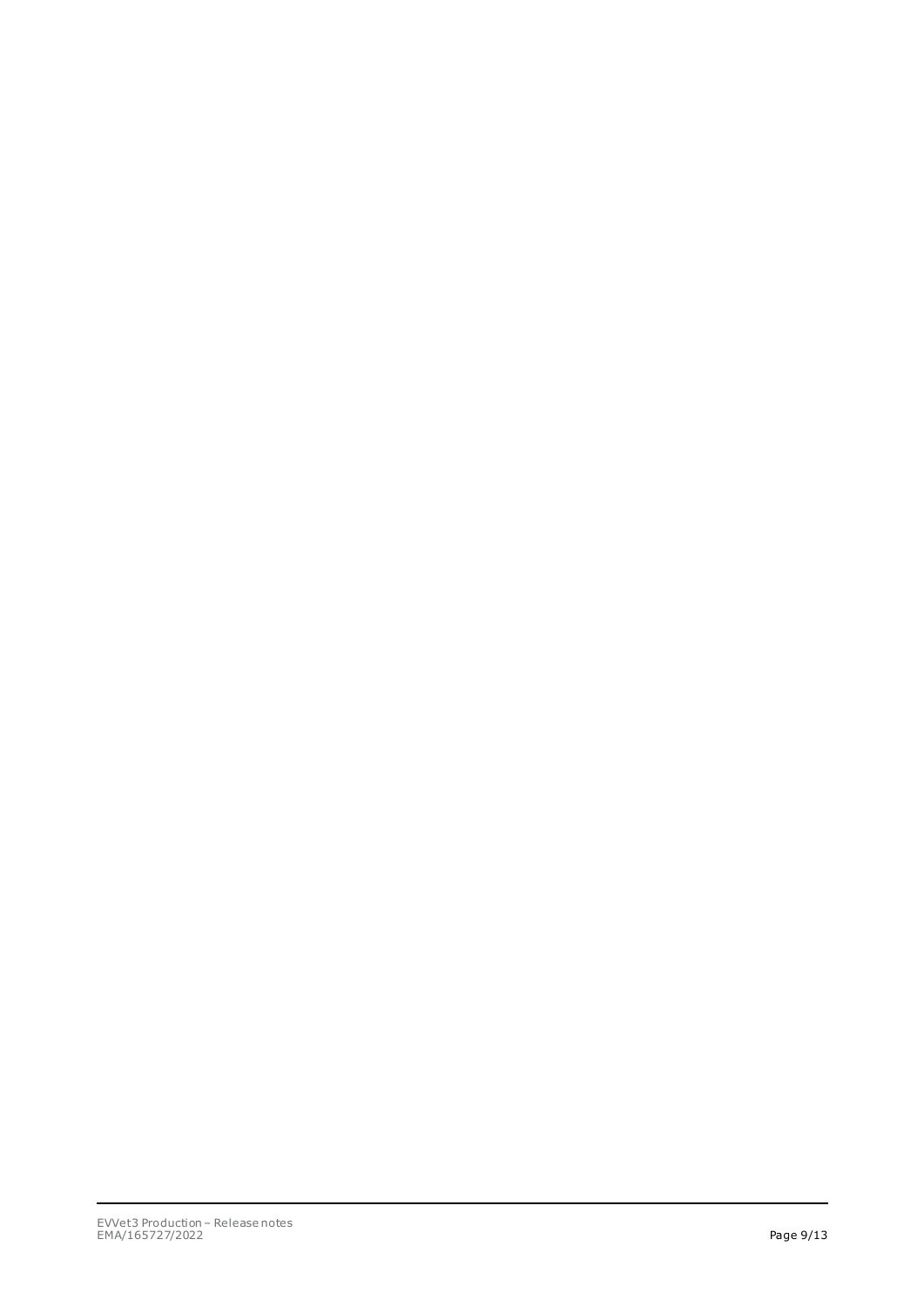# <span id="page-9-1"></span><span id="page-9-0"></span>*4.1. Overview*

First release to production environment after Go Live regarding Pharmacovigilance VET3 system.

#### <span id="page-9-2"></span>*4.2. Existing issues in version 1.1*

| <b>Issue ID</b>                                                              | <b>Description</b>                                                                                                                                                                                           | <b>Component</b> |
|------------------------------------------------------------------------------|--------------------------------------------------------------------------------------------------------------------------------------------------------------------------------------------------------------|------------------|
| EVVet3-11142                                                                 | When performing a search (from Search AE Reports) filtering by<br>criteria 'Correct report, with warnings, errors', does not retrieve<br>the correct results                                                 | EVWeb            |
| EVVet3-9647<br>EVVet3-8613<br>EVVet3-8612                                    | The system may be slower than expected when executing some<br>specific actions (e.g., running search by some criteria or log in)                                                                             | EVWeb            |
| EVVet3-11660                                                                 | Profile section does not show the correct Responsible<br>Information                                                                                                                                         | EVWeb            |
| EVVet3-11615                                                                 | There are some dosage forms that are missing in the collection<br>Data Base.<br>Example product: Ubrolexin intramammary suspension for<br>lactating dairy cows<br>Missing dosage form: Intramammary solution | EVWeb            |
| EVVet3-11648                                                                 | For some users it is not possible to download inbox/outbox<br>messages                                                                                                                                       | EVWeb            |
| EVVet3-11900                                                                 | Dropdown menu for UPD products (field B.2.1) should show the<br>Authorization Identifier instead the procedure number                                                                                        | EVWeb            |
| EVVet3-12101                                                                 | Impossible to link reports (section B.6)                                                                                                                                                                     | EVWeb            |
| EVVet3-11445                                                                 | Some duplicates values can be found in the list of Primary<br>Source Categorization (section 6, optional report filter in<br>Adverse event overview dashboard)                                               | <b>DWH</b>       |
| EVVet3-11272<br>EVVet3-11273<br>EVVet3-11274<br>EVVet3-11275<br>EVVet3-11276 | The system may be slower than expected when executing some<br>specific actions (e.g., Drop, ordering columns on dashboard<br>tables)                                                                         | <b>DWH</b>       |

#### <span id="page-9-3"></span>*4.3. Issues fixed from last version*

| <b>Issue ID</b> | <b>Description</b>                                                                                                                                                                                                                                                                                                | <b>Component</b> |
|-----------------|-------------------------------------------------------------------------------------------------------------------------------------------------------------------------------------------------------------------------------------------------------------------------------------------------------------------|------------------|
| EVVet3-11469    | Sometimes, when importing a report through an XML file, there<br>are some fields that are not populated in the form. If user clicks<br>on 'validate' or 'validate and Send', there are some missing<br>validation messages that should appear regarding these missing<br>fields $(e.q., Country - A.1.4.1$ field) | EVWeb            |
| EVVet3-11670    | Warning message (rule 148) 'Registered Name or Brand Name:<br>The field Registered Name or Brand Name - B.2.1 could not be<br>matched against product and substance information database"<br>appearing when selecting some products.                                                                              | EVWeb            |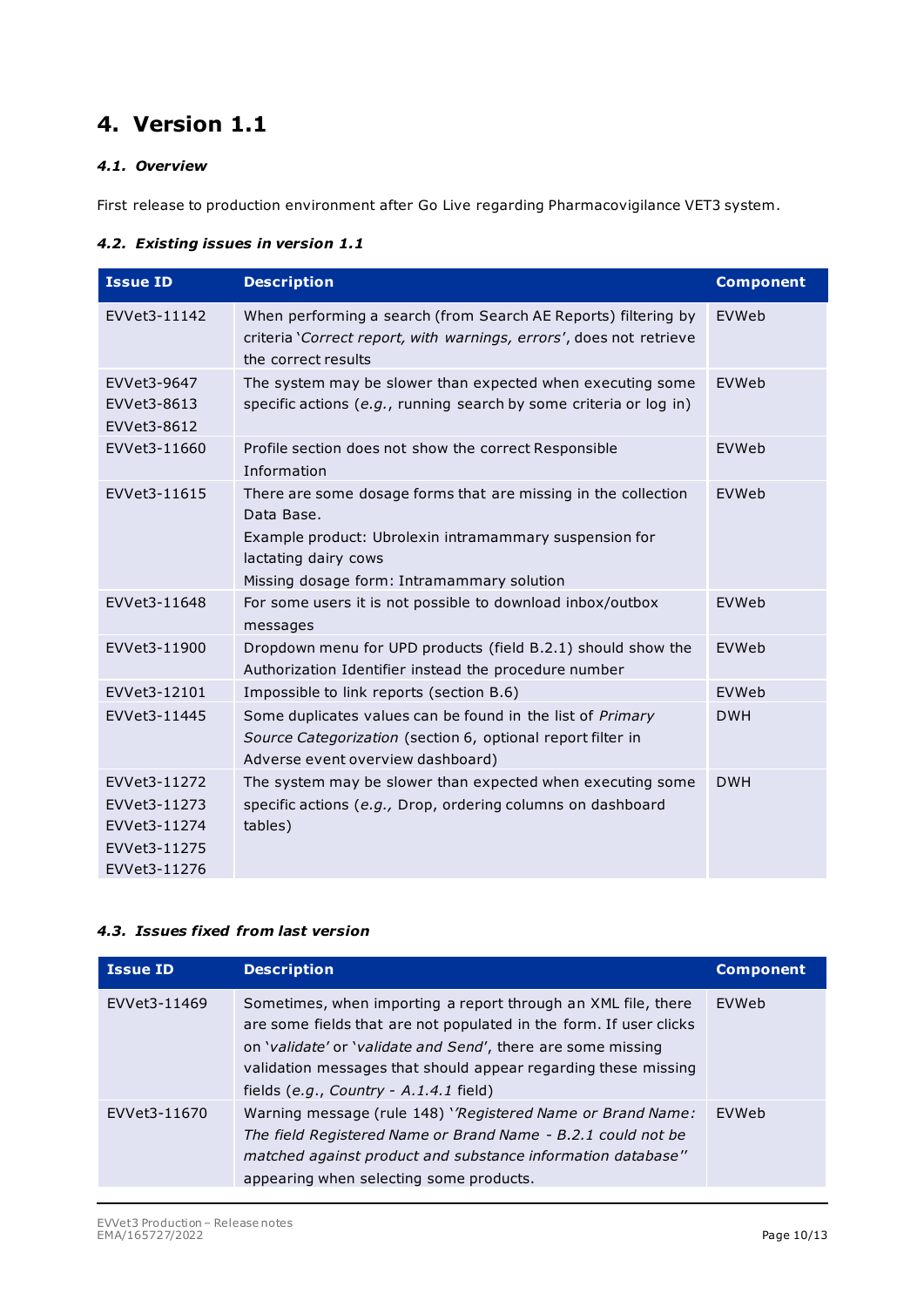| <b>Issue ID</b> | <b>Description</b>                                                                                                                                                                                                                                                                                                                                                                                                                                                                      | <b>Component</b> |
|-----------------|-----------------------------------------------------------------------------------------------------------------------------------------------------------------------------------------------------------------------------------------------------------------------------------------------------------------------------------------------------------------------------------------------------------------------------------------------------------------------------------------|------------------|
| EVVet3-11666    | Domestic vs Foreign Report category field (B.8.2.6) is absent<br>when downloading reports in XML format                                                                                                                                                                                                                                                                                                                                                                                 | EVWeb            |
| EVVet3-8615     | VeDDRA terms are not displayed in the UI when opening a<br>report                                                                                                                                                                                                                                                                                                                                                                                                                       | EVWeb            |
| EVVet3-11401    | Download of HTML and XML reports in EVWEB is taking too long                                                                                                                                                                                                                                                                                                                                                                                                                            | EVWeb            |
| EVVet3-11880    | The line listings either takes a long time to appear or does not<br>appear at all.                                                                                                                                                                                                                                                                                                                                                                                                      | <b>DWH</b>       |
| EVVet3-11688    | Adverse Event Overview, Concerns the chart Number of cases<br>and fatal cases (Last 10 years). The user can see a line listing<br>report by clicking in any of the bars displayed within this chart<br>(10 years span), but when clicked in a year not included in the<br>filters previously set, line listing's column Number of Cases<br>(Period Specified) is filled with zeros. The solution implemented<br>is that, when the user clicks on those, the report shows no<br>results. | <b>DWH</b>       |
| EVVet3-11650    | Analysis made by the user in the subject area didn't match with<br>the table displayed within the Signal Evaluation dashboard -<br>Product Association tab, link in the far left "Cases with no other<br>products reported". Not all the species shown in the subject<br>area were displayed in this report's dropdown.                                                                                                                                                                 | <b>DWH</b>       |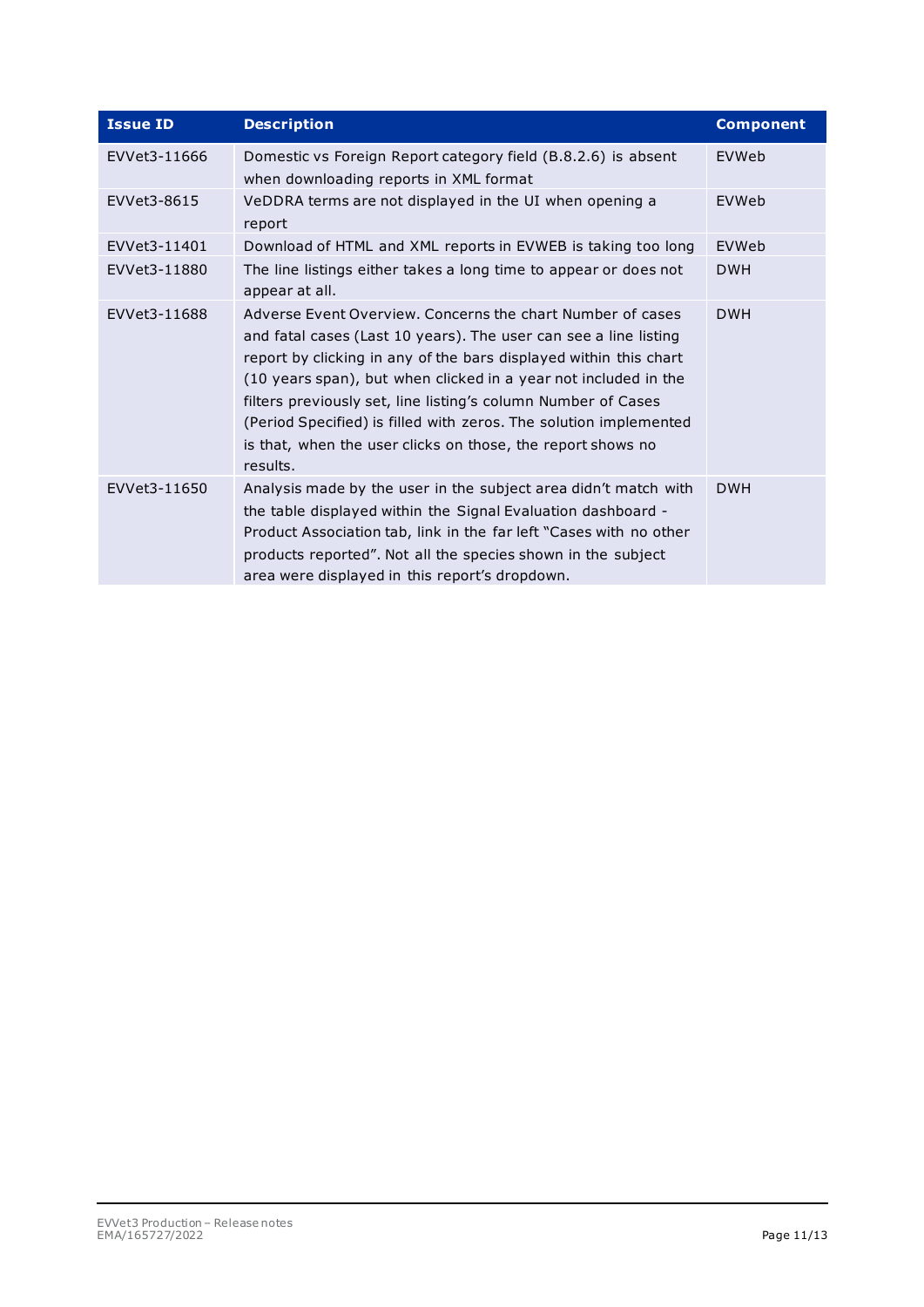## <span id="page-11-1"></span><span id="page-11-0"></span>*5.1. Overview of EVVet3 functionality*

This release to production environment will bring the new EudraVigilance Veterinary 3 (EVVet3) system live on the 28 of January 2022. The system, that is compliant with VICH guidelines, will be enhanced in future releases. From now the go-live of the system the EVVet2 system will be disabled, so the Adverse Event Reports (AERs) will need to be sent via EVVet3-EVWeb system.

## <span id="page-11-2"></span>*5.2. Functionalities*

| <b>Deployed features</b>    |                    |                                  |  |  |
|-----------------------------|--------------------|----------------------------------|--|--|
| <b>Access Management</b>    |                    | Access policy                    |  |  |
|                             |                    | Authentication and authorisation |  |  |
|                             |                    | <b>Create AERs</b>               |  |  |
|                             |                    | Submit AERs                      |  |  |
|                             |                    | <b>View AERs</b>                 |  |  |
|                             |                    | Import/Export AERs               |  |  |
|                             | EVWeb (AERs)       | Follow-up / nullify AERs         |  |  |
|                             |                    | Search AER:                      |  |  |
| <b>Transactional system</b> |                    | Search reports                   |  |  |
|                             |                    | Search Mailbox                   |  |  |
|                             |                    | Search VICH Batch<br>$\bullet$   |  |  |
|                             | Message processing | Process and load                 |  |  |
|                             |                    | <b>Business rules</b>            |  |  |
|                             |                    | <b>NCA Re-routing</b>            |  |  |
|                             |                    | Compliance Dashboard             |  |  |
|                             |                    | MAH Dashboard                    |  |  |
| Data warehouse              |                    | Signal detection                 |  |  |
| (Analytics & Reporting AER) |                    | <b>Public Dashboard</b>          |  |  |
|                             |                    | Signal evaluation                |  |  |
|                             |                    | Data stratification              |  |  |
| <b>Data Processing</b>      |                    | <b>UPD</b> Integration           |  |  |
|                             |                    | Products and Substance Recoding  |  |  |

### <span id="page-11-3"></span>*5.3. Existing issues in version 1.0*

| <b>Issue ID</b> | <b>Description</b>                                                                                                                                                                                                                                                                                                | <b>Component</b> |
|-----------------|-------------------------------------------------------------------------------------------------------------------------------------------------------------------------------------------------------------------------------------------------------------------------------------------------------------------|------------------|
| EVVet3-11469    | Sometimes, when importing a report through an XML file, there<br>are some fields that are not populated in the form. If user clicks<br>on 'validate' or 'validate and Send', there are some missing<br>validation messages that should appear regarding these missing<br>fields $(e.q., Country - A.1.4.1$ field) | EVWeb            |
| EVVet3-11142    | When performing a search (from Search AE Reports) filtering by<br>criteria 'Correct report, with warnings, errors', the retrieved<br>data is not the correct one                                                                                                                                                  | <b>FVWeb</b>     |